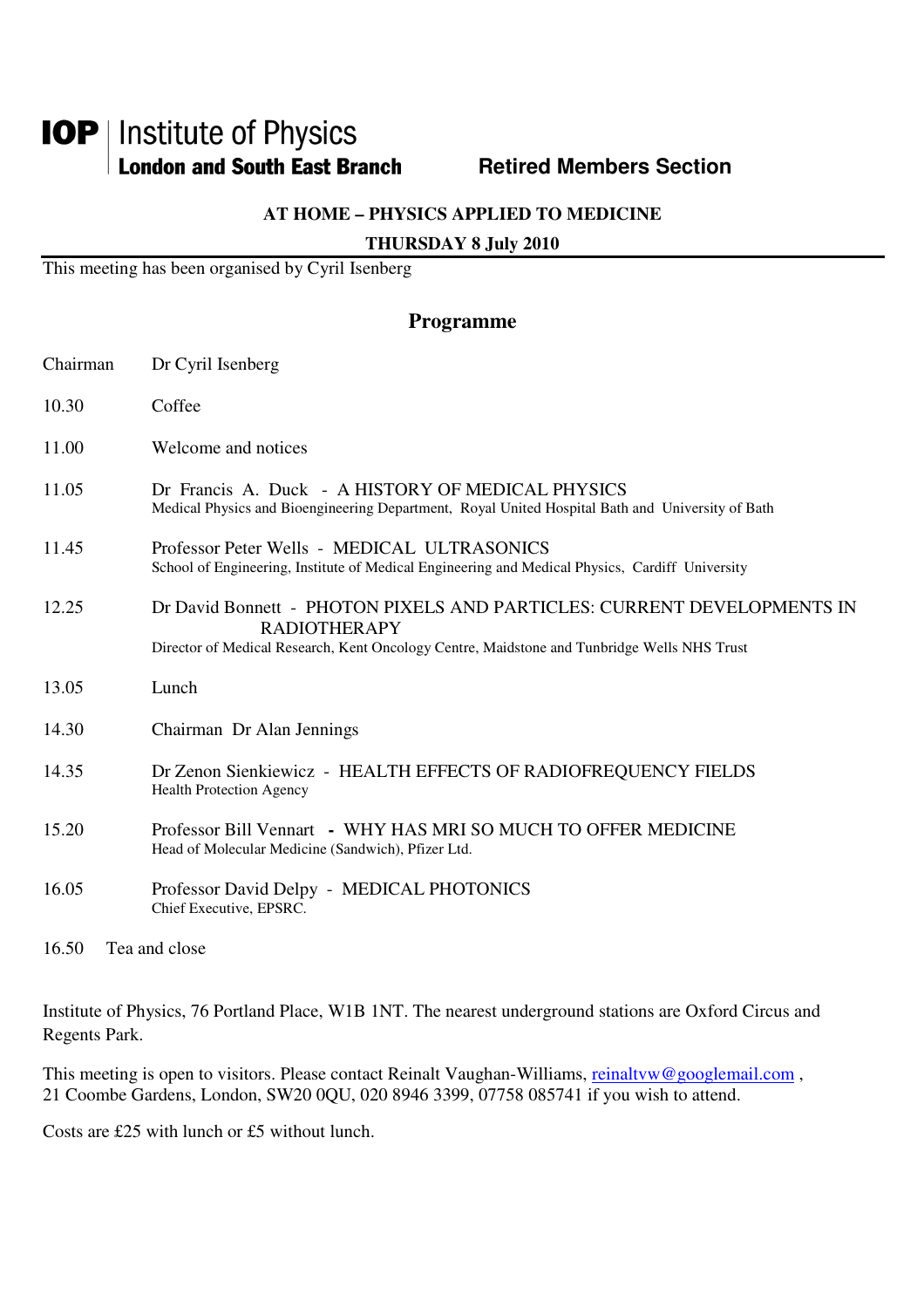#### **A HISTORY OF MEDICAL PHYSICS**

Dr Francis A. Duck Medical Physics and Bioengineering Department, Royal United Hospital Bath and University of Bath

Medical Physics emerged in the 19<sup>th</sup> century when medical students were taught physics in Paris in the 1830's, and Arnott's *Elements of Physics, General and Medical* was a best seller in Britain. German experimental physiology, described by Fick in *die Medizinische Physik (1858)*, established the scope of the subject, giving a framework as new developments in physics such as radioactivity, X-rays and piezoelectricity became part of medical practice.

 **2** 

#### **ULTRASONICS IN MEDICINE**

Professor Peter Wells School of Engineering Institute of Medical Engineering and Medical Physics Cardiff University

Ultrasound is used in medicine both for diagnosis (mainly for imaging, using pulse-echo techniques) and for therapy ( exploiting ultrasonic bioeffects). Although many diagnostic technologies are mature (more than 20 per cent of imaging studies are ultrasound), new methods are continuously emerging; practicable therapeutic applications are, however, still quite novel.

 **3** 

# **PHOTONS, PIXELS AND PARTICLES**: **CURRENT DEVELOPMENTS IN RADIOTHERAPHY**

Dr David Bonnett Director of Medical Physics at the Kent Oncology Centre Maidstone and Tunbridge Wells NHS Trust

Over the past ten years there have been significant developments in radiotheraphy with major impact from the increases in computing power, improved target identification of tumour using combinations of imaging modalities and technological advances that enable better conformation of high energy X-rays to the tumour volume. In addition developments in the use of photons and heavy charged particles have gathered momentum with the announcement of funding for a new high energy proton accelerator for radiotherapy in the UK. These developments are reviewed and discussed.

**4** 

#### **HEALTH EFFECTS OF RADIOFREQUENCY FIELDS**

Dr Zenon Sienkiewicz Radiation Effects Department, Chemicals and Environmental Hazards, Health Protection Agency

This talk will describe some of the possible health effects associated with exposure of a variety of radiofrequency fields commonly used in medicine and everyday life, including MRI and mobile phones.